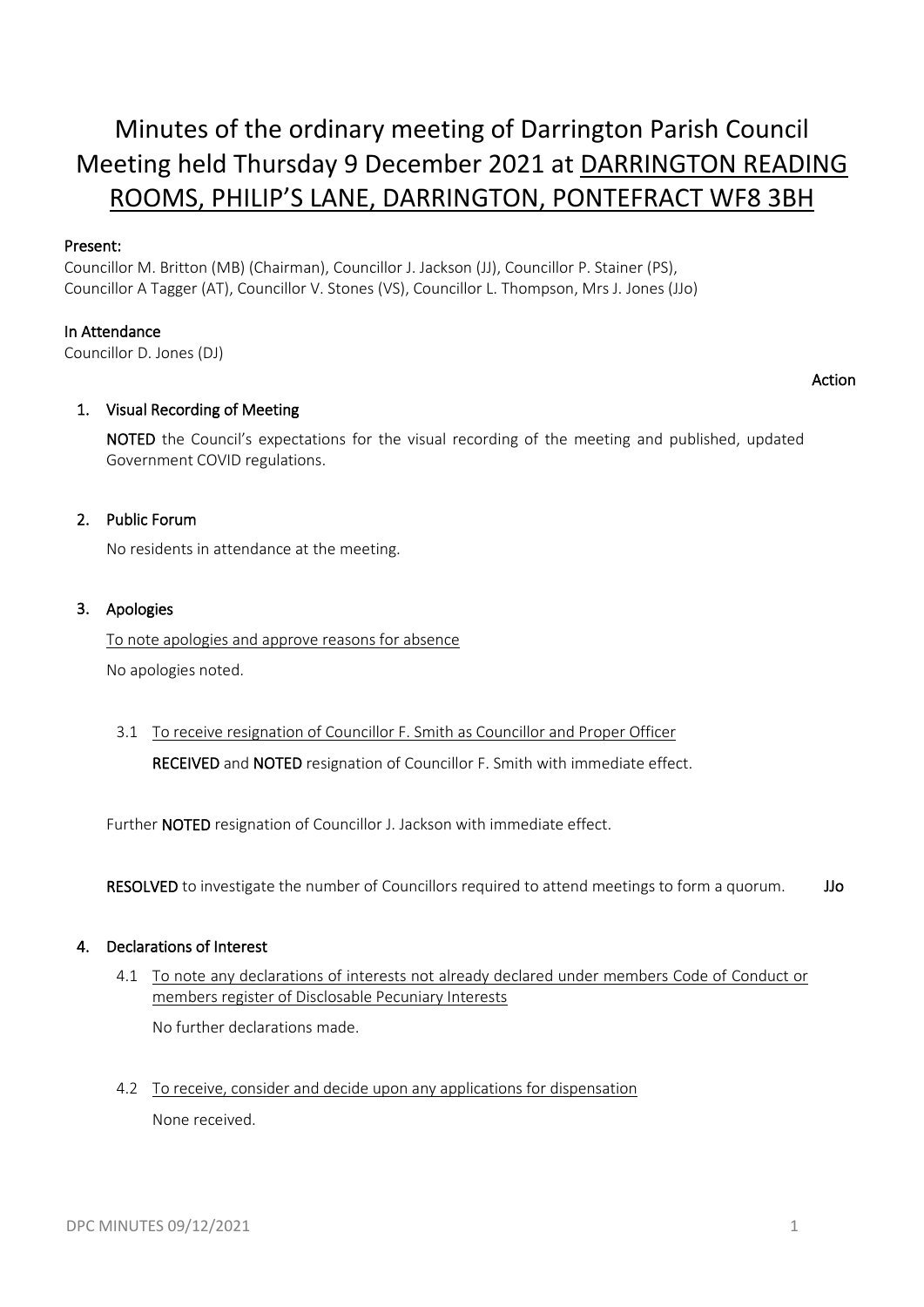# 5. Minutes of Previous Meeting

To Approve minutes of the ordinary meeting of Darrington Parish Council held on 11 November 2021 RESOLVED to APPROVE said minutes as a true and accurate record of the ordinary meeting held on 11 November 2021.

#### 6. To receive information on the following ongoing issues:

- 6.1 To receive confirmation of receipt of original signed minutes by Councillor P. Stainer RESOLVED that no further action is required.
- 6.2 To receive feedback regarding receipt of speed surveys from Councillor F. Smith

NOTED that Councillor V. Stones was working her way through the survey and would provide VS feedback at the next meeting

6.3 To receive feedback in respect of ordering and arranging delivery of limestone chippings

NOTED that Councillor L. Thompson had the task in hand and would provide an update at the LT next meeting.

- 6.4 To receive feedback regarding obtaining of approval for placement of limestone chippings **RESOLVED** that no further action is required.
- 6.5 To receive confirmation of provision of service provider to chop down and chip trees RESOLVED that no further action is required.
- 6.6 To receive confirmation of notification to YLCA regarding attendance at Wakefield branch meeting

RESOLVED that no further action is required.

6.7 To receive feedback of provision of Chairman's report to Councillor V. Stones for inclusion in newsletter

RESOLVED that no further action is required.

6.8 To receive feedback from investigation of options for employment of a Parish Council clerk and Responsible Financial Officer (RFO)

NOTED that a discussion would be held with a potential clerk during the Christmas break and JJo RESOLVED that feedback was to be provided at the next meeting.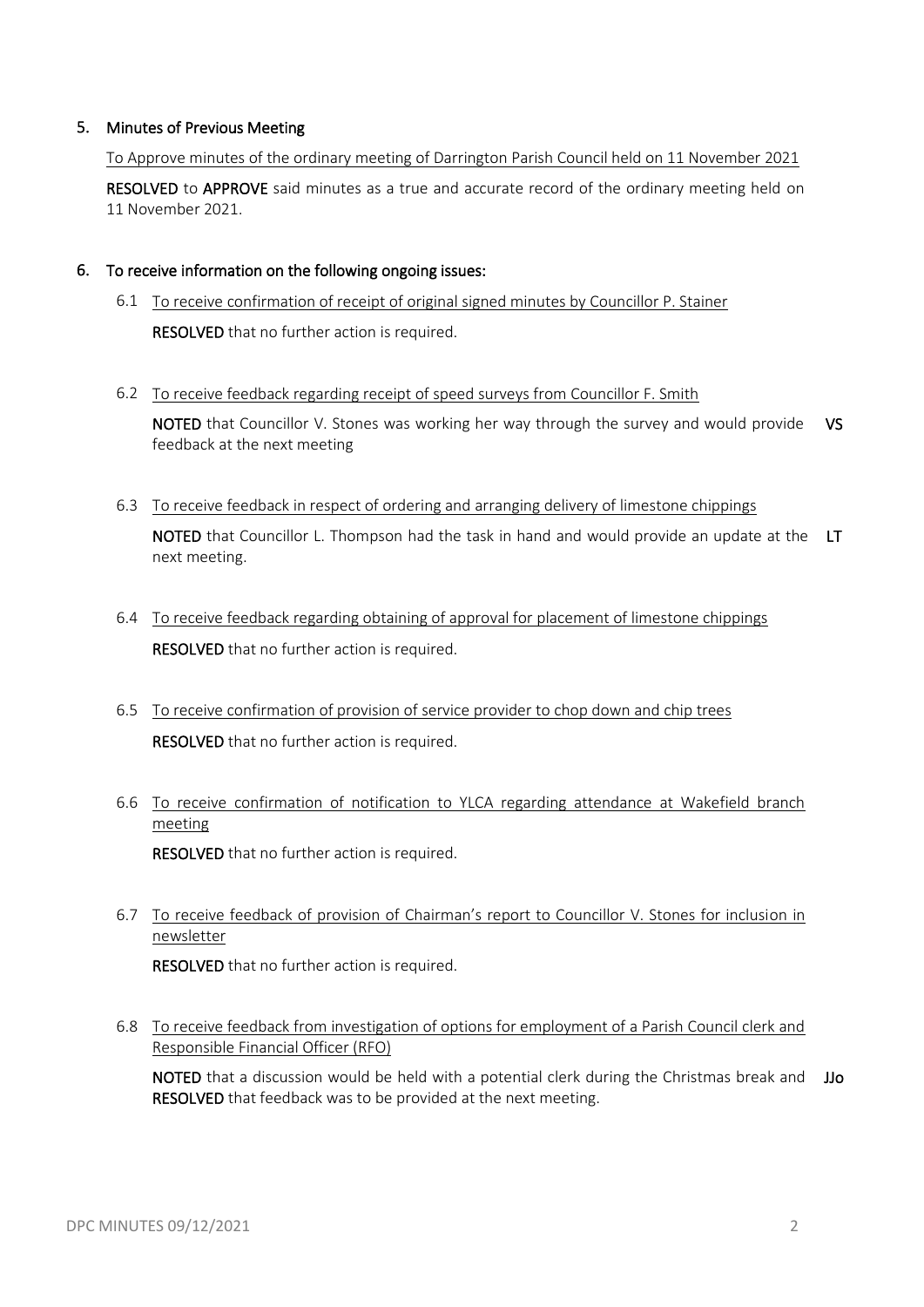6.9 To receive feedback in respect of delivery of Christmas trees

RESOLVED that no further action is required.

6.10 To receive feedback in respect of putting up of Christmas lights

RESOLVED that no further action is required in respect of putting up of Christmas lights, VS however the lights would be tested once they were taken down.

6.11 To receive confirmation of provision of correspondence relating to village streetlights responsibility

RESOLVED that no further action is required.

6.12 To receive feedback in respect of engagement with Nick Dyas regarding maintenance of Tithe Barn during winter period

RESOLVED to formalise the contract with Nick Dyas and to continue with his maintenance of LT the Tithe Barn.

- 6.13 To receive confirmation of lodging of objection to planning application 21/02089/FUL RESOLVED that no further action is required.
- 6.14 To receive feedback regarding planning for Christmas coffee morning on 16/12/2021 RESOLVED that no further action is required.
- 6.15 To receive confirmation that Council Filming Policy has been published on the website RESOLVED that no further action is required.
- 6.16 To consider and review Publication Scheme (on appointment of new Proper Officer) RESOLVED to carry this item to the next meeting, pending discussion with the YLCA. JJo
- 6.17 To receive feedback in respect of request to Councillor T. Hames regarding yellow notices for Darrington Parish

RESOLVED that no further action is required.

# 7. Queen's Jubilee

RESOLVED to investigate whether the Council could participate in the Queen's Jubilee via a AT/VS contribution to either the Darrington Primary School or the Village Field.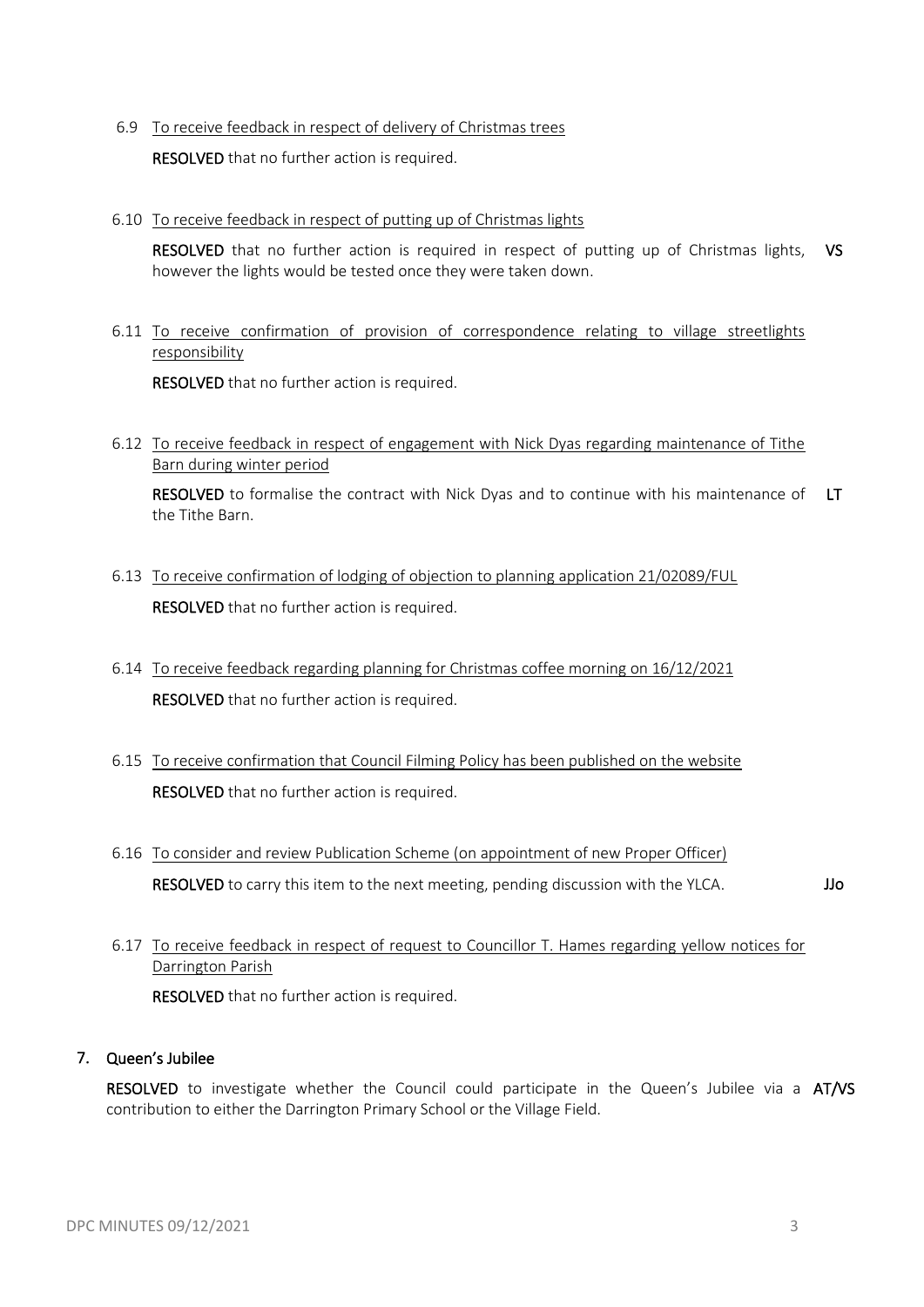# 8. Correspondence

- 8.1 To consider action in respect of planned Community Governance Review by Wakefield Council RESOLVED that no further action is required.
- 8.2 To consider finance-related training to be provided by YLCA during 2022

RESOLVED that the new appointed clerk will attend the finance-related training upon commencement.

- 8.3 To note YLCA communication regarding Council meetings and face coverings RESOLVED that no further action is required.
- 8.4 To note correspondence received after publication of agenda
	- 8.4.1 **NOTED** that annual precept correspondence had been received via email from **PS** Wakefield Council and RESOLVED that Councillor P. Stainer would process the request.

#### 9. Finance

9.1 To note payments made during November2021

| Date<br><b>Approved</b> | Item    | Payment<br><b>Method</b> | Payee                        | Reason                                   | Amount   | <b>VAT</b>               |
|-------------------------|---------|--------------------------|------------------------------|------------------------------------------|----------|--------------------------|
| 11.11.21                | 47-2122 |                          | Cheque 892 Avril Jackson     | Gardening maintenance - Plants           | 76.50    | ۰                        |
| 11.11.21                | 48-2122 |                          | Cheque 893 Vera Stones       | Leaving present for village shop owner   | 8.00     | ۰                        |
| 11.11.21                | 49-2122 | Cheque 894 Fiona Smith   |                              | Collapsible trolley for emptying poo bin | 20.00    | ۰                        |
| 11.11.21                | 50-2122 |                          | Cheque 895 Pink Spaghetti    | Preparation of minutes and clerk duties  | 326.40   | $\overline{\phantom{a}}$ |
| 11.11.21                | 51-2122 | Cheque 896 D Dyas        |                              | Gardening/maintenance                    | 208.00   | $\overline{\phantom{a}}$ |
| 11.11.21                | 52-2122 |                          | Cheque 897 First Impressions | Winter flower beds and planters          | 1,340.40 | 223.40                   |
|                         |         |                          |                              | <b>TOTAL</b>                             | 1.979.30 | 223.40                   |

#### 9.2 To approve payments for December 2021

| Date<br><b>Approved</b> | <b>Item</b> | Payment<br><b>Method</b> | Payee                     | Reason                                  | <b>Amount</b> | <b>VAT</b> |
|-------------------------|-------------|--------------------------|---------------------------|-----------------------------------------|---------------|------------|
| 09.12.21                | 53-2122     |                          | Cheque 898 Mick Britton   | Rock Salt for village salt bins         | 20.00         | 3.33       |
| 09.12.21                | 54-2122     |                          | Cheque 897 Paul Stainer   | 4000 Standard Dispenser Bags            | 165.54        | 27.59      |
| 09.12.21                | 55-2122     |                          | Cheque 899 Mick Britton   | Materials for Christmas tree erection   | 23.96         | 3.99       |
| 09.12.21                | 56-2122     |                          | Cheque 900 Pink Spaghetti | Preparation of minutes and clerk duties | 280.50        | $\sim$     |
| 09.12.21                | 57-2122     | Cheque 901 D Dyas        |                           | Gardening/maintenance                   | 128.00        |            |
| 09.12.21                | 58-2122     |                          | Cheque 902 Avril Jackson  | Gardening/maintenance - Plants          | 12.00         | ۰          |
| 09.12.21                | 59-2122     |                          | Cheque 903 Avril Jackson  | Gardening/maintenance - Plants          | 30.00         | 5.00       |
|                         |             |                          |                           | <b>TOTAL</b>                            | 660.00        | 39.91      |

NOTED no income during November and closing balance on 30 November 2021 of £23 799.92.

RESOLVED to settle all above accounts with immediate effect.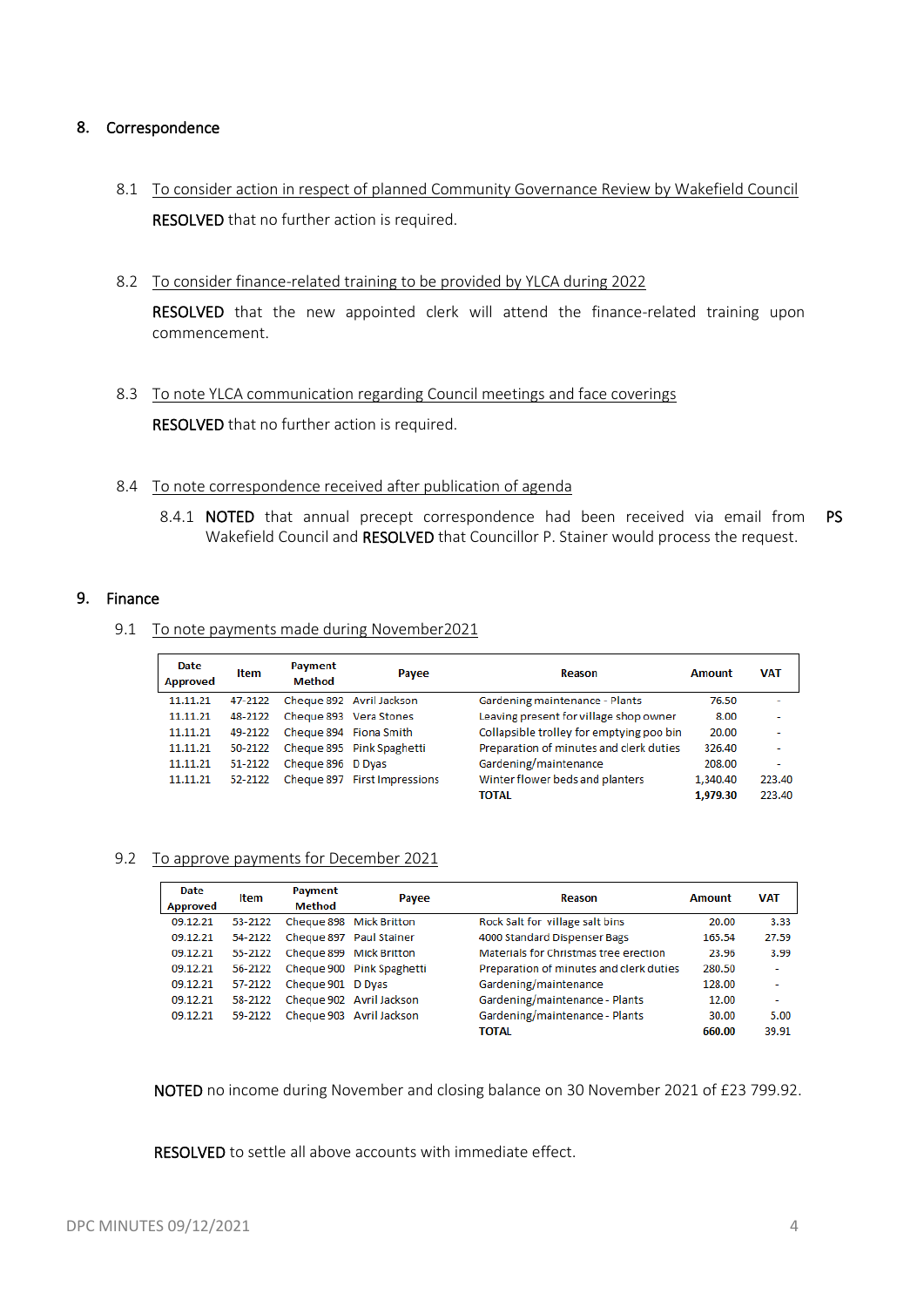RESOLVED further to approve the bank reconciliation statement to 30 November 2021 and full-year forecast to the end of the financial year.

#### NOTED and APPROVED the proposed 2022/2023 budget.

RESOLVED to apply for a precept increase of 10% for 2022/2023, given the anticipated PS additional future clerk and compliance expenses required to be absorbed by the council.

#### 10. To consider planning applications received

10.1 Darrington Parish Council CONSIDERED the under-mentioned applications, received from Wakefield Council and reached the decision shown:

| <b>CYC Reference</b> | Address/Description                                                | Darrington Parish Council<br>Decision |
|----------------------|--------------------------------------------------------------------|---------------------------------------|
| 21/02840/FUL         | 15 Beech Crescent – Single storey extension to rear of<br>property | No objection                          |

#### 11. To receive information on finalised planning applications

11.1 Darrington Parish Council NOTED the under-mentioned application decisions made by Wakefield Council:

| <b>CYC Reference</b> | Address/Description                                                                                             | <b>Wakefield Council Decision</b> |
|----------------------|-----------------------------------------------------------------------------------------------------------------|-----------------------------------|
| 21/01834/LBC         | A1 Wentbridge Viaduct – replacement of existing bridge<br>pedestrian parapet with new higher pedestrian parapet | Application Approved              |

#### 12. Reports – School, Police, Gardening Club, Village Field, Newsletter

#### 12.1 To consider school report

NOTED a successful Carols by Candlelight hosted by the school.

#### 12.2 To consider police report

Nothing to report.

# 12.3 To consider gardening club report

NOTED a fabulous meeting held.

# 12.4 To consider village field report

NOTED the date set for the Feast & Fayre as 22 June 2022.